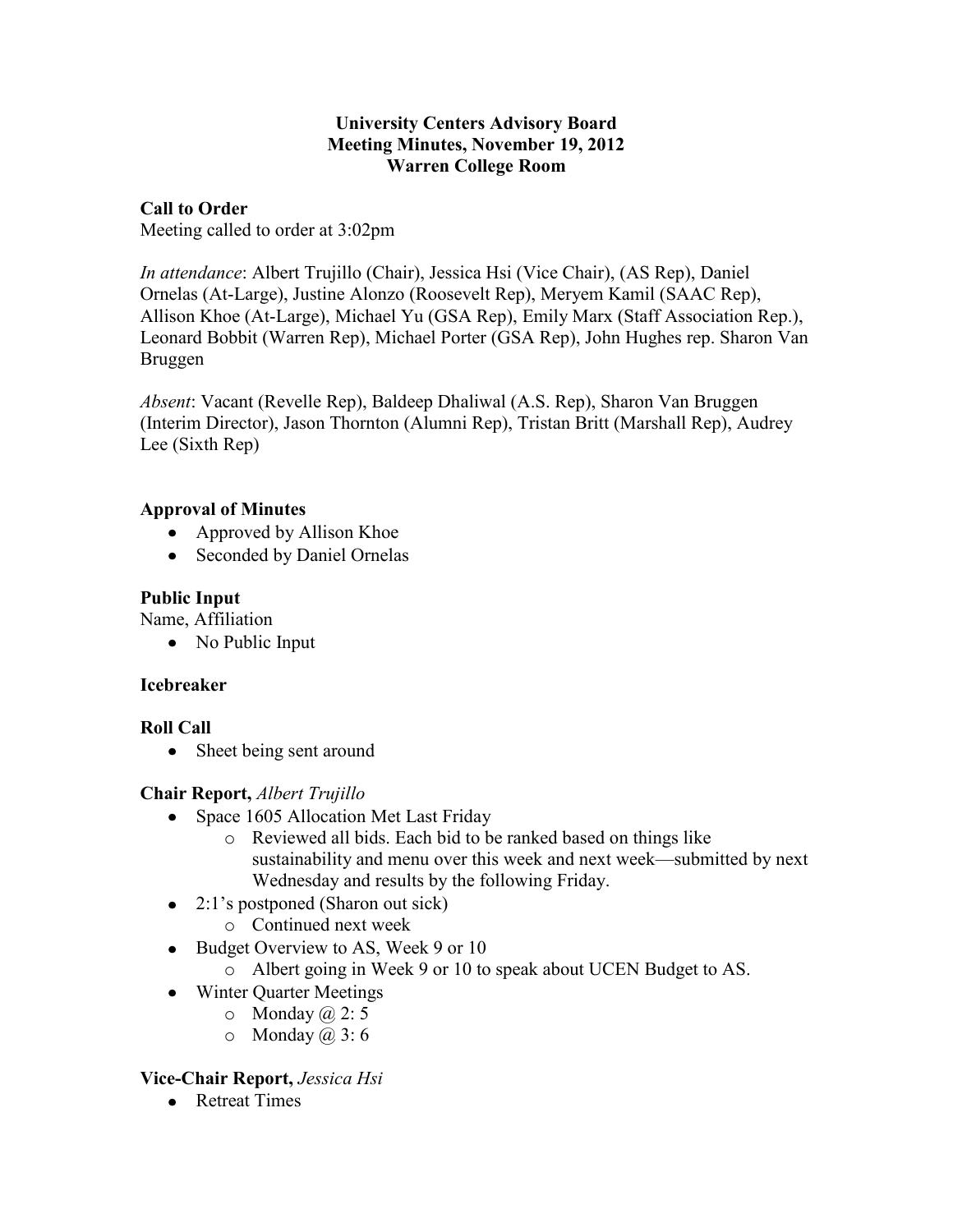- o Saturday 9AM-12PM: 5
- $\circ$  10AM-1PM $\cdot$  4

# **Interim Director Report,** *Sharon VanBruggen*

### **Budget Presentation (2012-2013)**

- $\bullet$  Facts for 2011-12
	- o 16,700 reservations; 765,100 estimated attendance
	- o 25,800 students (30k if including non-students) attend University Center sponsored concerts
	- o 2.2m meals from 17 restaurants
	- o 30k daily visitors to Price Center
	- o UCEN primarily funded by UCEN fee, last new fee was in 2008
- **Review of 2012-13 Budget**
- \$14m in renovations, maintenance, and repairs
- Deficit spending, shrinking reserves
- Increased income-tech fee service increase, rental rates to depts. and off campus users, rental fees for commercial activity on library walk, increased retail income, increase in ticket prices and fewer free shows
- Reduced expenses-any vacant positions will remain vacant unless a potential fee passed, turnover savings, reduction in student staffing, deferred maintenance and capital projects, temporary closure of the Crafts Center, reduced UCEN sponsored activities, closure of commuter student services center, reduction in Price Center hours
- Budget Impacts-UC tax on non-fee revenues, ACMS-computer lab equipment, student tech services fees, music licensing fees, management and programming of the Loft, Cooperative unpaid debt
- Discussed, Not Implemented- Student Org set up fees, reduction in computer labs, No 24 hour service, Closed on Saturday/Sunday, Eliminate tech fee subsidy program
- $\bullet$  \$1,182,00 deficit spending last year; \$434,00 projected this year
- Problem  $#1$ : \$11m shortfall to complete repairs and placements
- Problem #2: Projected reserve deficit of about \$4 million
- Importance of Reserves
	- o CPI Escalators may give excess reserves in the long-term but in the shortterm protect against excess deficits
	- o Repair/replacement, furniture, capital projects (i.e. fire safety issues, carpets get worn out, roof replacement every 20 years)
	- o Ideal: 50% of operating costs
- Potential Fee Increase: \$17, No Escalator—Only \$7m in improvements, deficit spending by 2017
- Potential Fee Increase: \$20, No Escalator—Only \$10m in improvements, deficit spending by 2025
- Potential Fee Increase: \$13, CPI Escalator—Achieve \$14m in improvements and positive balance in reserve by 2025 (Ideally cap reserve at later time) and Automatic Fee decreasers once debt service retired